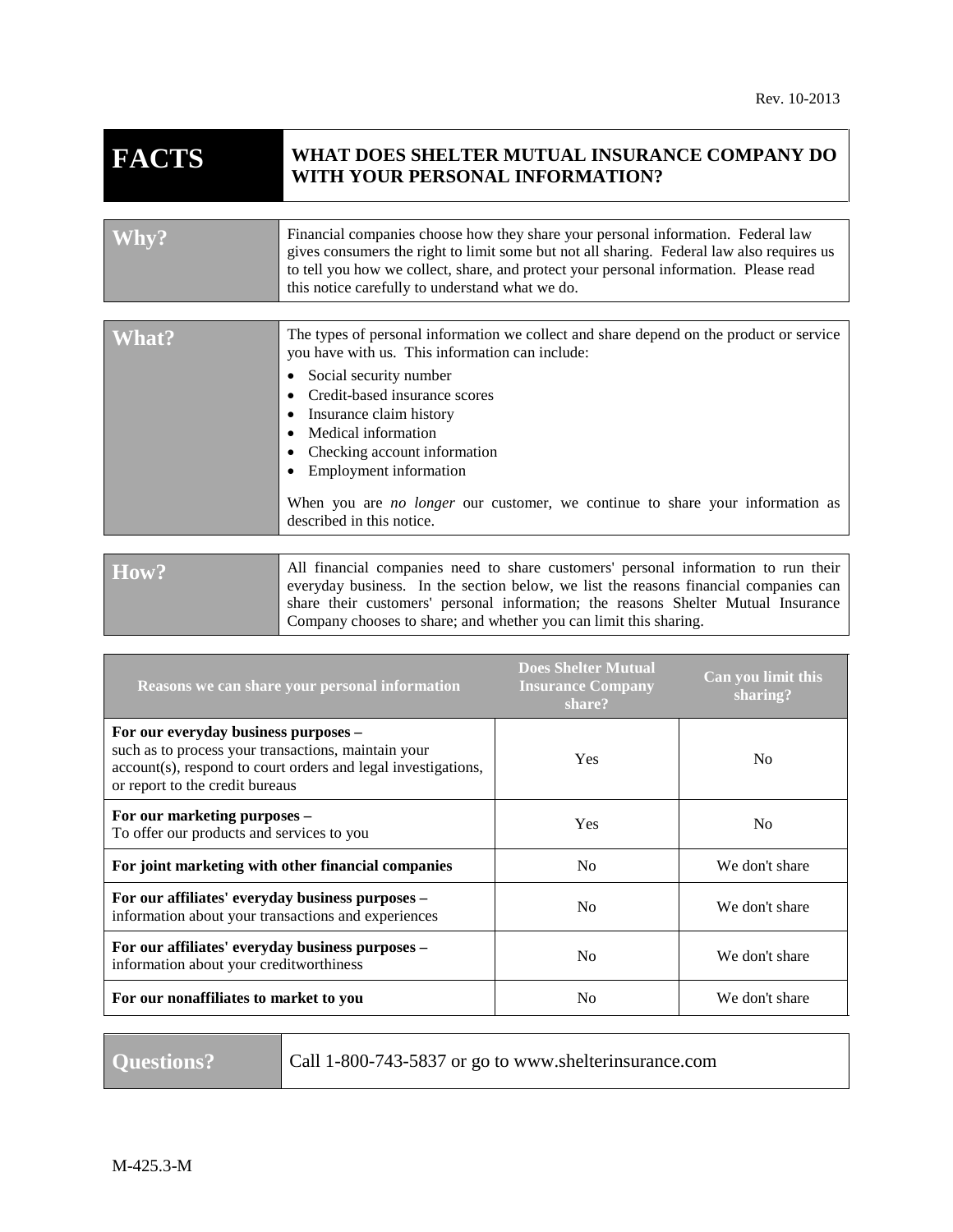| Who we are                    |                                                                                                        |
|-------------------------------|--------------------------------------------------------------------------------------------------------|
| Who is providing this notice? | Shelter Mutual Insurance Company; Shelter General Insurance<br>Company; Shelter Life Insurance Company |

| <b>What</b> we do                                                             |                                                                                                                                                                                                                                                                                                                                                                                   |  |
|-------------------------------------------------------------------------------|-----------------------------------------------------------------------------------------------------------------------------------------------------------------------------------------------------------------------------------------------------------------------------------------------------------------------------------------------------------------------------------|--|
| How does Shelter Mutual Insurance Company<br>protect my personal information? | To protect your personal information from unauthorized access<br>and use, we use security measures that comply with federal law.<br>These measures include computer safeguards and secured files and<br>buildings.                                                                                                                                                                |  |
| How does Shelter Mutual Insurance Company<br>collect my personal information? | We collect your personal information, for example, when you<br>apply for insurance<br>$\bullet$<br>ask to change your policy<br>pay insurance premiums<br>file an insurance claim<br>pay us by check<br>use your credit card<br>We also collect your personal information from others, such as<br>credit bureaus, affiliates, or other companies.                                 |  |
| Why can't I limit all sharing?                                                | Federal law gives you the right to limit only<br>sharing for affiliates' everyday business purposes-information<br>$\bullet$<br>about your creditworthiness<br>affiliates from using your information to market to you<br>٠<br>sharing for nonaffiliates to market to you<br>$\bullet$<br>State laws and individual companies may give you additional<br>rights to limit sharing. |  |

| <b>Definitions</b> |                                                                                                                                                                                               |
|--------------------|-----------------------------------------------------------------------------------------------------------------------------------------------------------------------------------------------|
| <b>Affiliates</b>  | Companies related by common ownership or control. They can be<br>financial and nonfinancial companies.                                                                                        |
|                    | Shelter Mutual Insurance Company does not share with our<br>٠<br>affiliates.                                                                                                                  |
| Nonaffiliates      | Companies not related by common ownership or control. They<br>can be financial and nonfinancial companies.                                                                                    |
|                    | Shelter Mutual Insurance Companies does not share with<br>٠<br>nonaffiliates so they can market to you.                                                                                       |
| Joint marketing    | A formal agreement between nonaffiliated financial companies<br>that together market financial products or services to you.<br>Shelter Mutual Insurance Company does not jointly market.<br>٠ |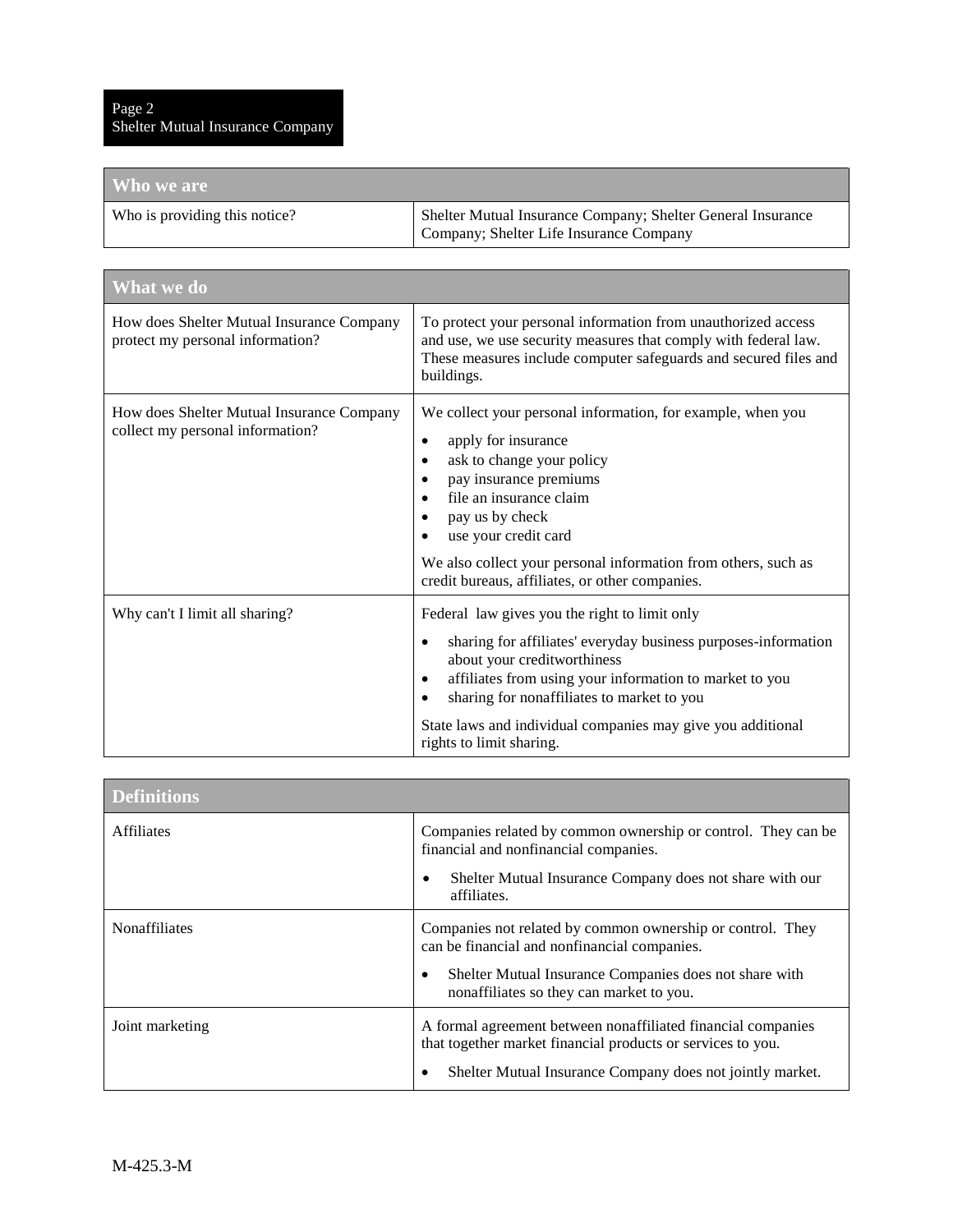## **Other important information**

**Illinois Residents Only - Notice of Information Practices:** Shelter Insurance Companies and your Shelter Insurance® Agent want to provide you and your property with the best insurance protection at a fair price. To do this, we need information about you and your property that affects the protection we provide. You give us most of this information when you apply for insurance and your Shelter Agent inspects your property. We receive some information about you and your property from other people.

### **INFORMATION WE RECEIVE FROM OTHERS**

We will obtain a consumer report or a credit report from a consumer reporting agency when we need information. These agencies are in the business of providing information and they may retain a copy of the information they give us and also give it to others who properly request it. Information obtained from consumer reporting agencies will include credit reports, credit scores, motor vehicles reports, and CLUE reports.

If you or your family has had other policies with one of our companies, this information is available to us. If you have a medical condition that may affect your driving, we may consult your doctor.

We may have your house inspected by one of our loss control specialists or by a contracted inspection company. We may also ask you to furnish an appraisal of an item, such as jewelry or antiques.

If you indicate business use of your home, we may ask for an investigative consumer report to learn the full use of your home. If we ask for an investigative consumer report, which obtains personal information from your friends, neighbors and others who know you, you may ask to be interviewed as part of the report. To do so, simply write us at the address on the other side and we shall make every effort to see that you are interviewed if we request such a report. If you are not interviewed, you have a right to receive a copy of any investigative consumer report prepared. Again, just write us.

Your Shelter Agent, as a member of your community, may receive information about you and your property from family members, friends, neighbors, employers and co-workers, and other insurance companies and Agents. This general information may include facts about your credit-worthiness, credit standing, credit capacity, character, general reputation, personal characteristics, or mode of living. Often this information is volunteered or is received as a part of an unrelated transaction. We at Shelter Insurance Companies also may receive such information.

Please remember, we get most of our information from you and from inspecting your property.

#### **INFORMATION WE DISCLOSE TO OTHERS**

We must disclose information about you and your property to others in order to provide you with insurance protection. We disclose without prior authorization to:

- 1. Your Shelter Agent: We disclose information we receive from others so your Shelter Agent may properly price and service your insurance policies.
- 2. People handling a claim: We may use outside adjusters, appraisers, investigators, and attorneys to properly evaluate and resolve a claim for damage or loss of your property. These people need basic information about your property and your prior claim experience. This is important when the claim is for damage to another's property that you may have caused.
- 3. Other insurance companies and Agents: We share information with other insurance companies and Agents. Usually we use a consumer reporting agency that gathers data from many insurance companies. For example, if you have a personal injury or a fire loss, we may report that to an agency which collects such data. We then may obtain similar data when we need it from the agency.
- 4. Consumer reporting agencies: In addition to agencies which gather data, we may disclose basic information about you and your property to other consumer reporting agencies who prepare special reports for us. We also disclose information to detect and prevent insurance crimes or fraudulent claims.